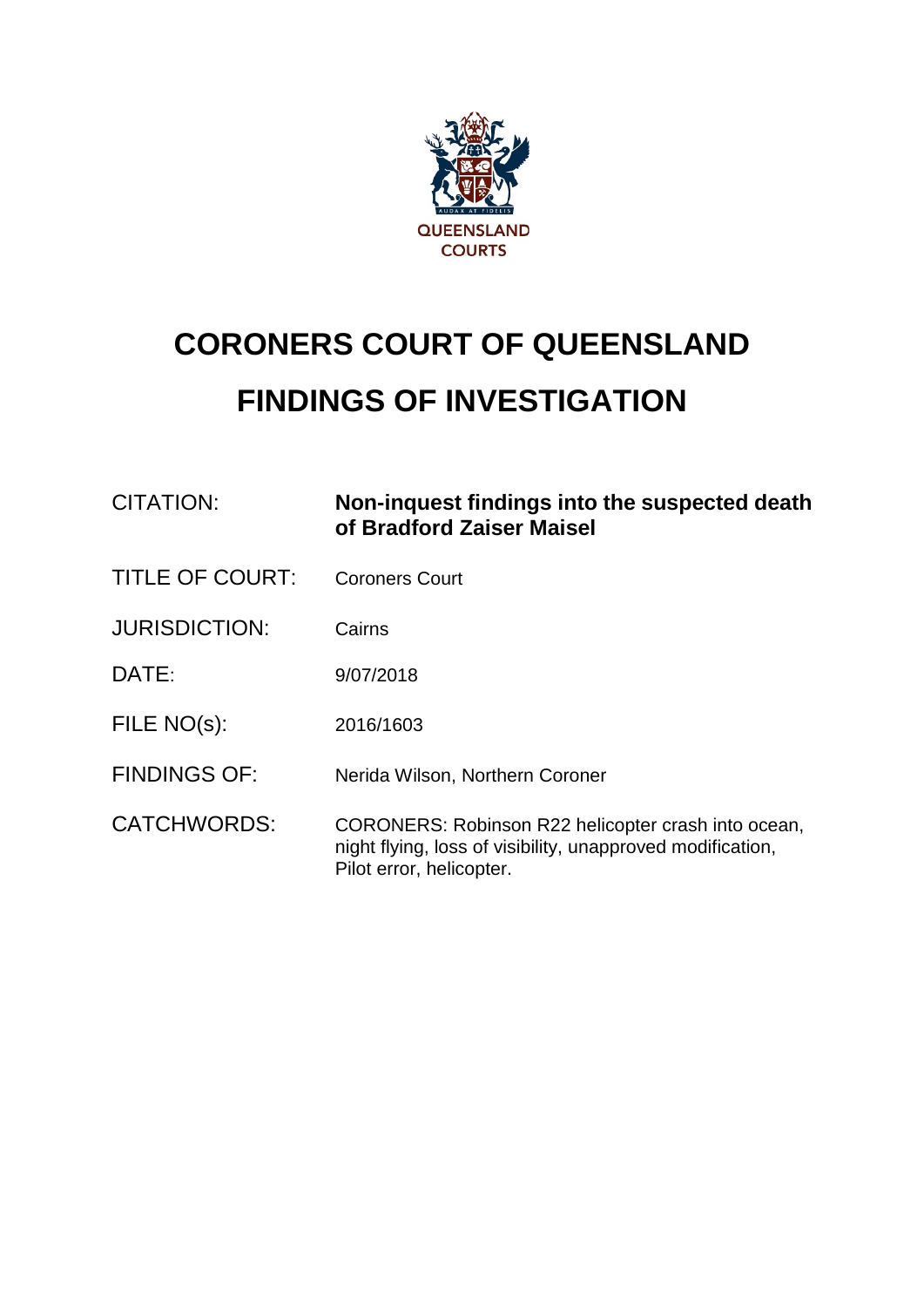| Australian Transport Safety Bureau (ATSB) report dated 18 December 20175 |  |
|--------------------------------------------------------------------------|--|
|                                                                          |  |
|                                                                          |  |

# **Contents**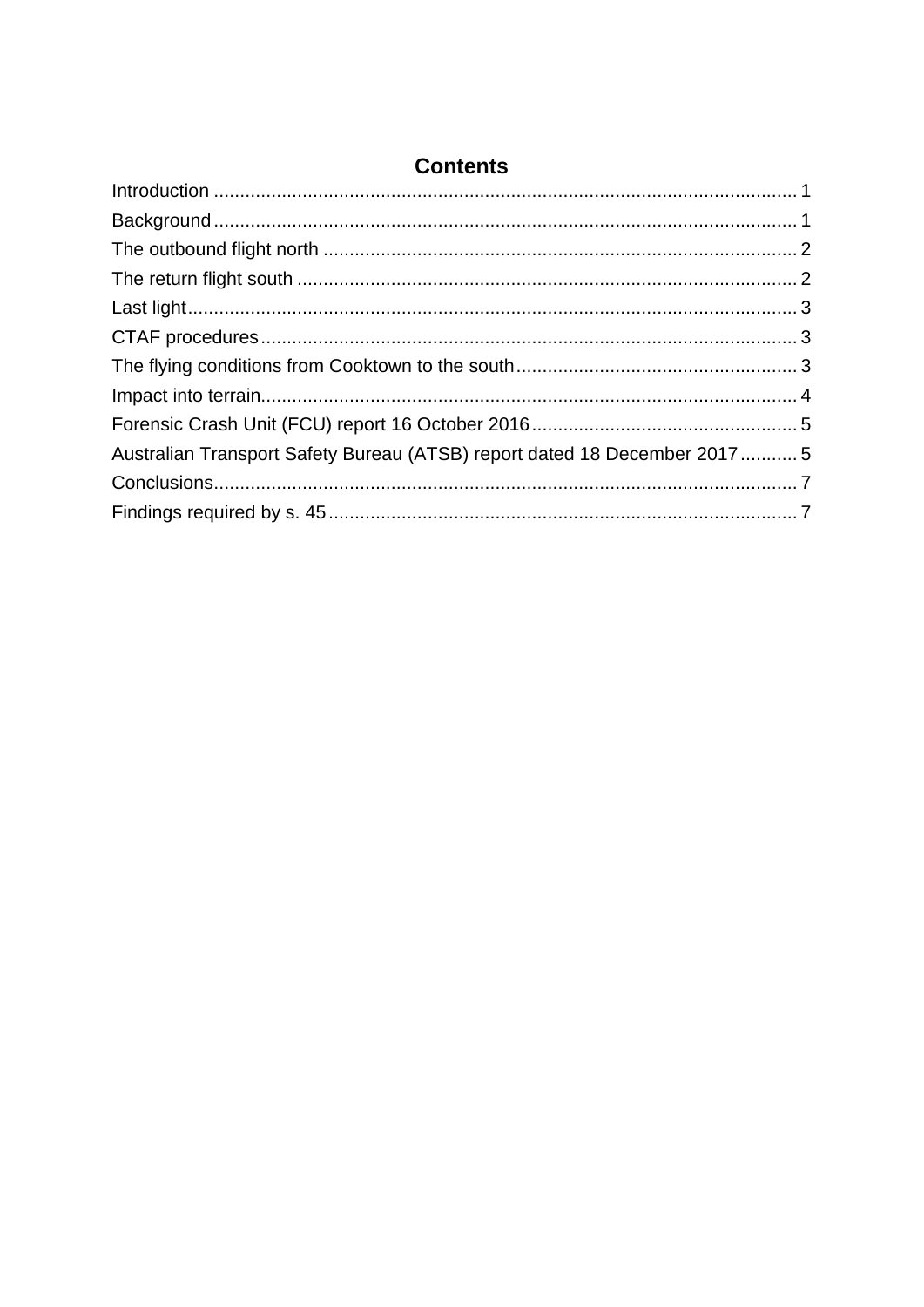# <span id="page-2-0"></span>**Introduction**<br>1. At the ti

- At the time of his death Mr Bradford Maisel was a 50 year old married cane farmer from Mareeba in the State of Queensland.
- 2. Many of the statements made herein, and the data relied on by me to inform these published non-inquest findings are sourced from various investigation reports. I have relied heavily on the following:
	- i) Australian Transport Safety Bureau (ATSB) investigation report dated 18 December 2017;
	- ii) Australian Government Civil Aviation Safety Authority (CASA) Investigation Report dated 12 August 2016;
	- iii) Queensland Police Service Forensic Crash Unit Report (Cairns) dated 16 October 2016.

## <span id="page-2-1"></span>**Background**

- 3. On 7 April 2016, Bradford Maisel flew his Robinson R22 helicopter registration mark VH-YLY from Mareeba to Bonnie Doon near Mossman, Far North Queensland (the residential premises of his friend, Pilot 2). At approximately 8.00 am, Mr Maisel departed the Bonnie Doon location flying his helicopter with a passenger, Mr G. Pilot 2 departed the Bonnie Doon property in his Robinson R22 helicopter with a passenger, Mr L. Both flights were private recreational flights with friends on a day fishing trip. The pilots flew to various locations in convoy north of Cooktown fishing and crabbing throughout the day. At 6.36 pm, (last light) both pilots refuelled in Cooktown and elected a return journey of 67 - 68 nautical miles to Pilot 2's Bonnie Doon residence via the coastal route in adverse weather.
- 4. Mr Maisel and Pilot 2 each held a Private Pilots Licence Helicopter. The pilots were qualified to fly during daylight hours in visual meteorological conditions under the visual flight rules (VFR). Neither pilot was qualified to fly at night or in low visibility conditions that would require instrument flying. The pilots did not hold a night visual flight rules (NVFR) rating, nor instrument rating, and neither helicopter was equipped for flight at night in visual meteorological conditions (VMC). The helicopters were not fitted with an attitude indicator (artificial horizon) or a heading indicator (directional gyroscope), and therefore lacked the equipment required for flight at night under Australian regulations. It is estimated Mr Maisel had between 140 and 250 hours flying time (considered to be a 'low time' pilot). Pilot 2 had in excess of 3394 hours aeronautical experience.
- 5. Mr Maisel flew his helicopter in doors-off operation. For most of the day Mr Maisel followed Pilot 2 in convoy. Mr Maisel's helicopter had a slower ground speed, most likely due to the fitment of an esky to the left skid, causing extra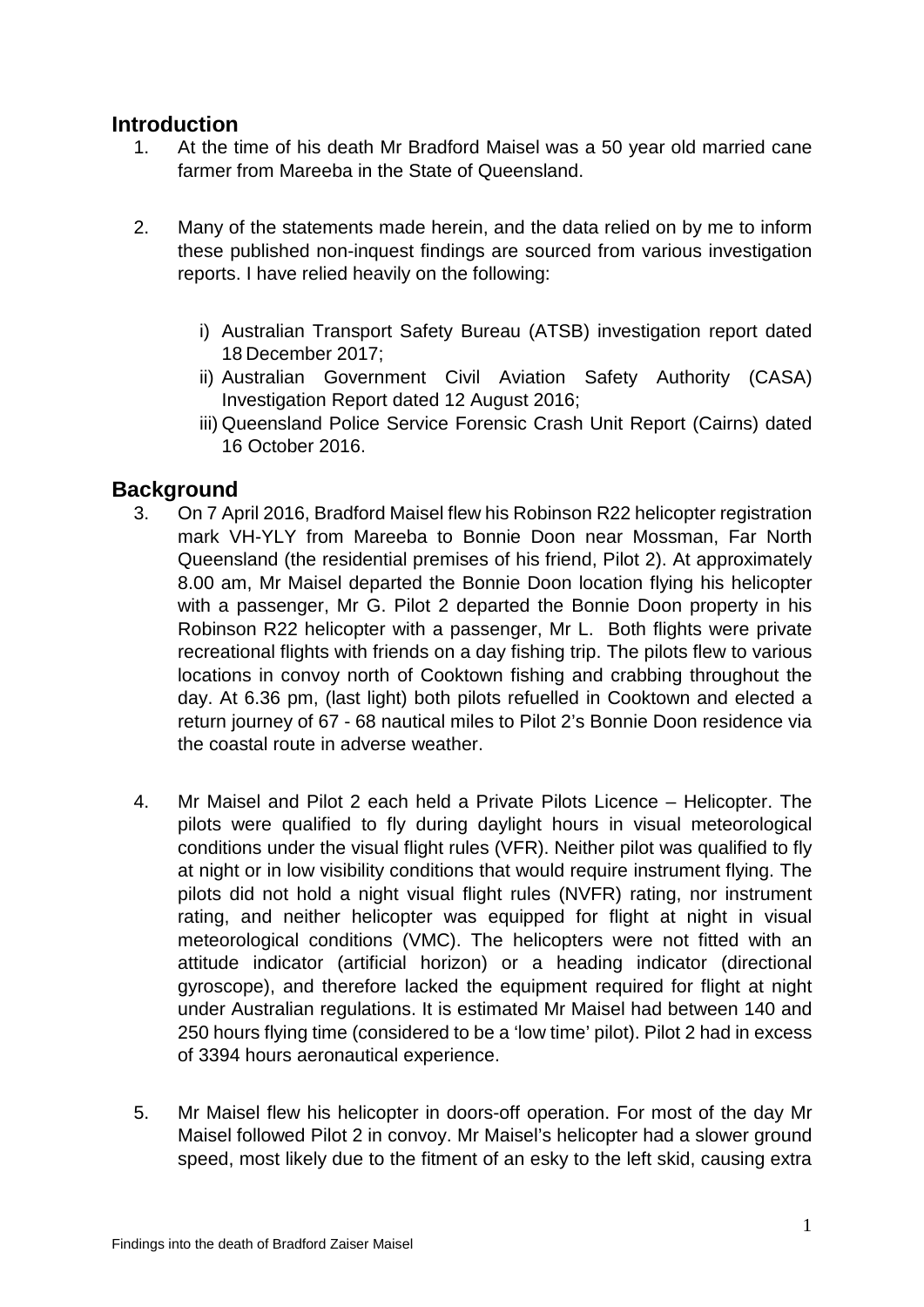drag and possible weight and balance issues. This unapproved modification to the helicopter may have impacted on the performance of the helicopter.

## <span id="page-3-0"></span>**The outbound flight north**

- 6. The pilots refuelled at the Cooktown Aerodrome at around 9.00am. The pilots and passengers were seen walking around the apron with the rotors still spinning indicating the pilots had left the controls with the engines running (a hot refuel).
- 7. From Cooktown, the helicopters landed at various creeks where they stopped and fished for about 15 minutes before moving to the next stop. From the most northerly point of the trip at Princess Charlotte Bay, the pilots returned south. They stopped at Goose Creek and then Running Creek where they refuelled using a drum of fuel that had been stashed there earlier by one of the passengers. They next stopped at Pipon Island. At some time after 4.00 pm, the pilots departed Pipon Island to return to Mossman. The pilots relied on GPS route and local weather conditions information, as opposed to the aviation area forecast (which would have provided a routine forecast for the designated area), to determine if they had enough fuel and daylight to return to Mossman before dark. The direct track distance from Pipon Island to Mossman is approximately 274 km.

## <span id="page-3-1"></span>**The return flight south**

- 8. The pilots encountered a localised storm with headwinds. The prevailing weather conditions slowed the helicopters and the pilots arranged via radio communication to stop at Cooktown and refuel.
- 9. Transaction records from Cooktown confirm that the fuel uplift occurred at 6.36 pm. The pilots elected to take off at last light for the 67 nautical mile flight to Pilot 2's residential premises near Mossman.
- 10. The conditions were described as dark and moonless with intermittent showers and strong gusting winds with little or no terrestrial lighting, steep mountainous terrain on one side and ocean on another. The flight time from Cooktown Aerodrome to Bonnie Doon was estimated by investigators as between 57 and 62 minutes.
- 11. Mr Maisel and Pilot 2 were not qualified to fly at night. The helicopters were not equipped with an artificial horizon instrument, or any other equipment required for flying at night under the Australian Regulations.
- 12. Both helicopters departed Cooktown around 6.40 pm, after last light, only minutes apart. Pilot 2 was the first to take off. It is estimated that between 20 and 30 kilograms of fish were stored in the skid mounted esky connected to Mr Maisel's helicopter, thereby exacerbating the aerodynamic drag and performance of the helicopter.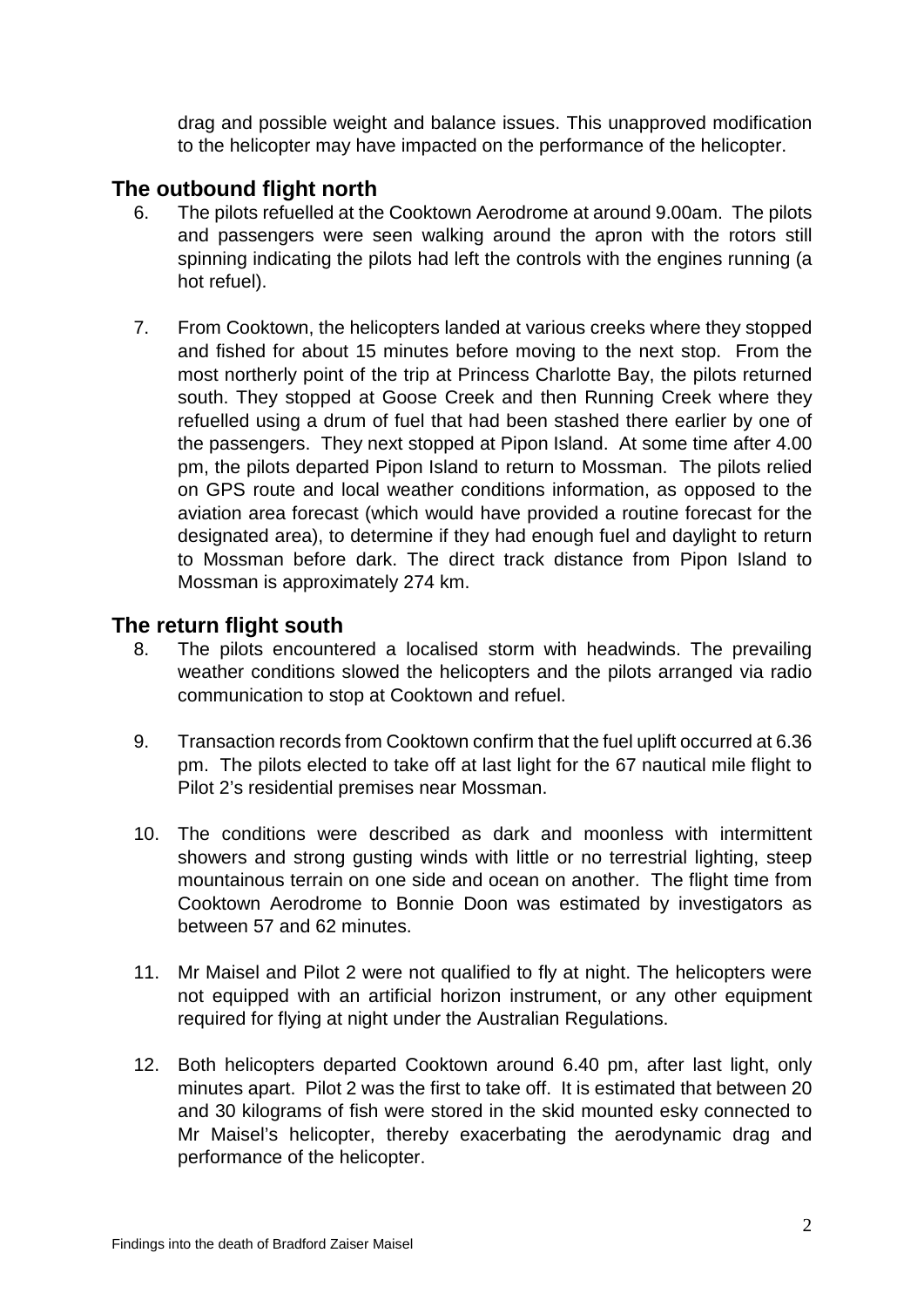## <span id="page-4-0"></span>**Last light**

- 13. At last light, in ideal conditions, there will be enough light from the sun for large objects to be seen but in no detail. As time passes, light from the sun further diminishes to reach a point where it is insufficient to allow a horizon to be seen at sea level. This point, the end of evening nautical twilight, at Cape Tribulation was calculated to be 7.19 pm, however high terrain to the west would make it effectively earlier. The time of the accident (7.30 pm) was about 10 minutes after the end of evening nautical twilight, and approximately 50 minutes after last light.
- 14. Mr Maisel's passenger reports that Pilot 2's helicopter vanished into the distance after departing Cooktown and Mr Maisel lost sight of the lead helicopter.

# <span id="page-4-1"></span>**CTAF procedures**

- 15. Cooktown is a non-towered airport (no control tower) and relies on a common traffic advisory frequency (CTAF) for pilots to self-monitor their movements, for ground staff to be aware of aircraft in the circuit and on the ground, and for local authorities to assess and apportion airport use charges.
- 16. Radio carriage is mandatory, and pilots should always monitor the CTAF and broadcast their intentions, at least in accordance with Civil Aviation Regulations minimum calls policy. Broadcasts on the CTAF are required on arrival (at 10 nautical miles) or when transiting the airspace, when joining the circuit, on final approach, when taxiing for takeoff, before entering a runway and prior to departure. The initial broadcast is to include location, aircraft type, call sign, intentions and estimated time of arrival if applicable. The failure to transmit the required calls ensured that other CTAF users (ground or air) were not alerted to the presence of the helicopters. No radio transmissions by either pilot were heard on the CTAF during the return leg.

# <span id="page-4-2"></span>**The flying conditions from Cooktown to the south**

17. The pilots followed the coastal route between Cooktown and Mossman. This route has little to no ground lighting. When passing Bloomfield on the flight south, Mr Maisel elected to turn off all internal lighting including instrument lights and the GPS to reduce the reflection off the windscreen and obtain an external reference. Mr G reported that the helicopter descended so low and so close to the water that he could see the waves. Mr Maisel's helicopter almost impacted the water just north of Cape Tribulation. The passenger reported that Mr Maisel corrected and continued flying. The closest official weather observation site to the accident location was at Low Isles (15 nautical miles to the south). At the approximate time of the accident, the recorded wind was from the south east at 20 knots.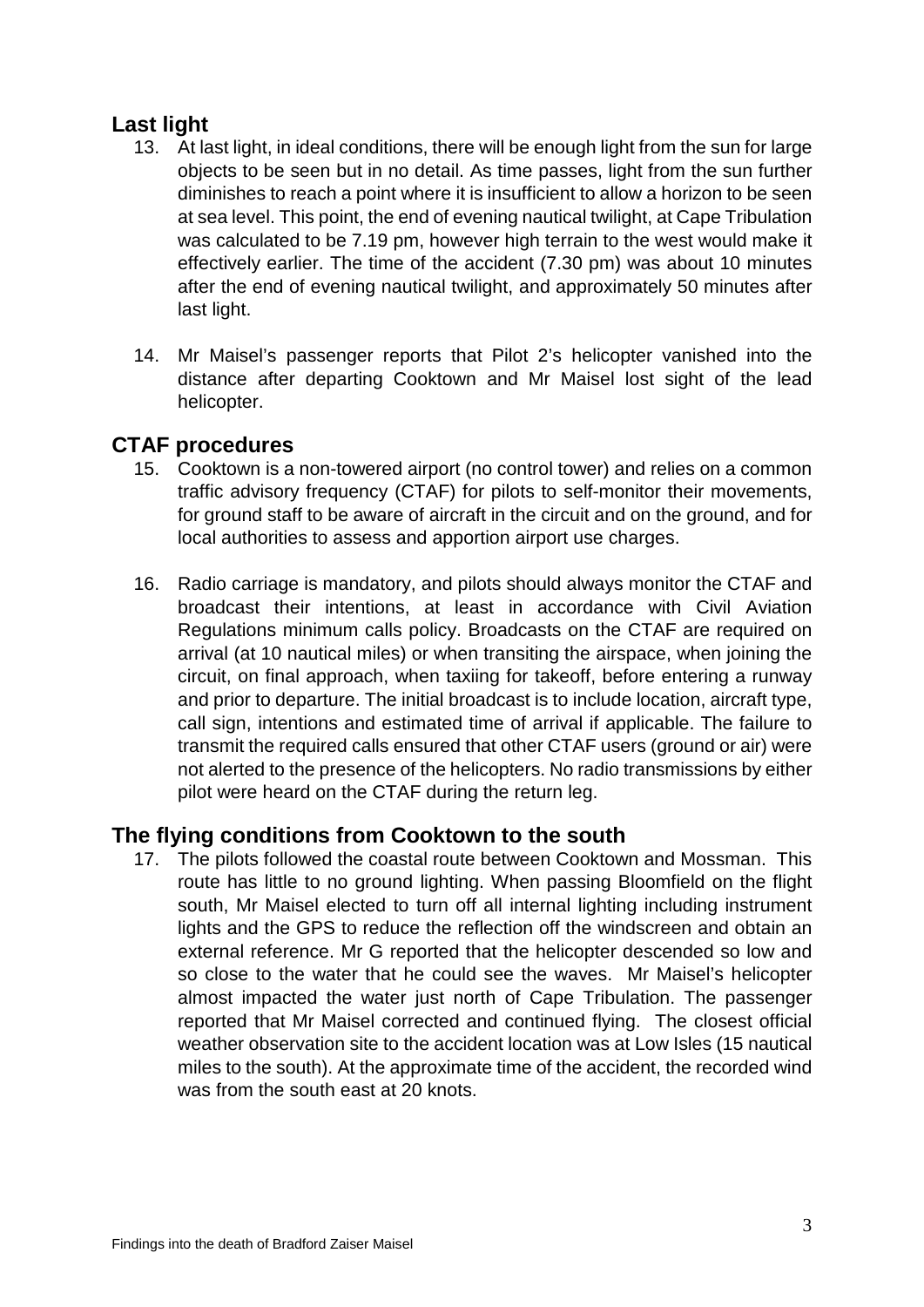### <span id="page-5-0"></span>**Impact into terrain**

- 18. Mr G then described seeing the water approaching so quickly that he didn't have any chance to shout before he heard a loud bang and the helicopter hit the water. A tourist who was camping at Noah Beach reported hearing a loud bang, then a metallic sound, and then a short time later could smell fuel and called triple zero.
- 19. Mr G told investigators that he woke up underwater in his seat. He removed his seatbelt and tried to look around but he could not see anything so he swam to the surface. Mr G felt intense pain in his right leg and began yelling for Mr Maisel and telling him to go for the beach. Mr G did not see Mr Maisel on the beach but was yelling in the hope that Mr Maisel could hear him. Mr G swam to the shore where he saw a light. After some time, Mr G came across the Noah Beach camp ground where he was approached by a couple who drove him to the top of the range where they could get phone reception. Mr G called his wife and emergency services. The three returned to the beach where they joined other campers in the search for Mr Maisel. An ambulance arrived and after initial onsite treatment took Mr G to the Mossman hospital. Mr G sustained a bruise to the right hand side of his head, a lump on the back of his head, bruised ribs, an extensively bruised right knee and cuts across his stomach, right forearm and feet, requiring stitches.



Noah Beach looking north towards Cape Tribulation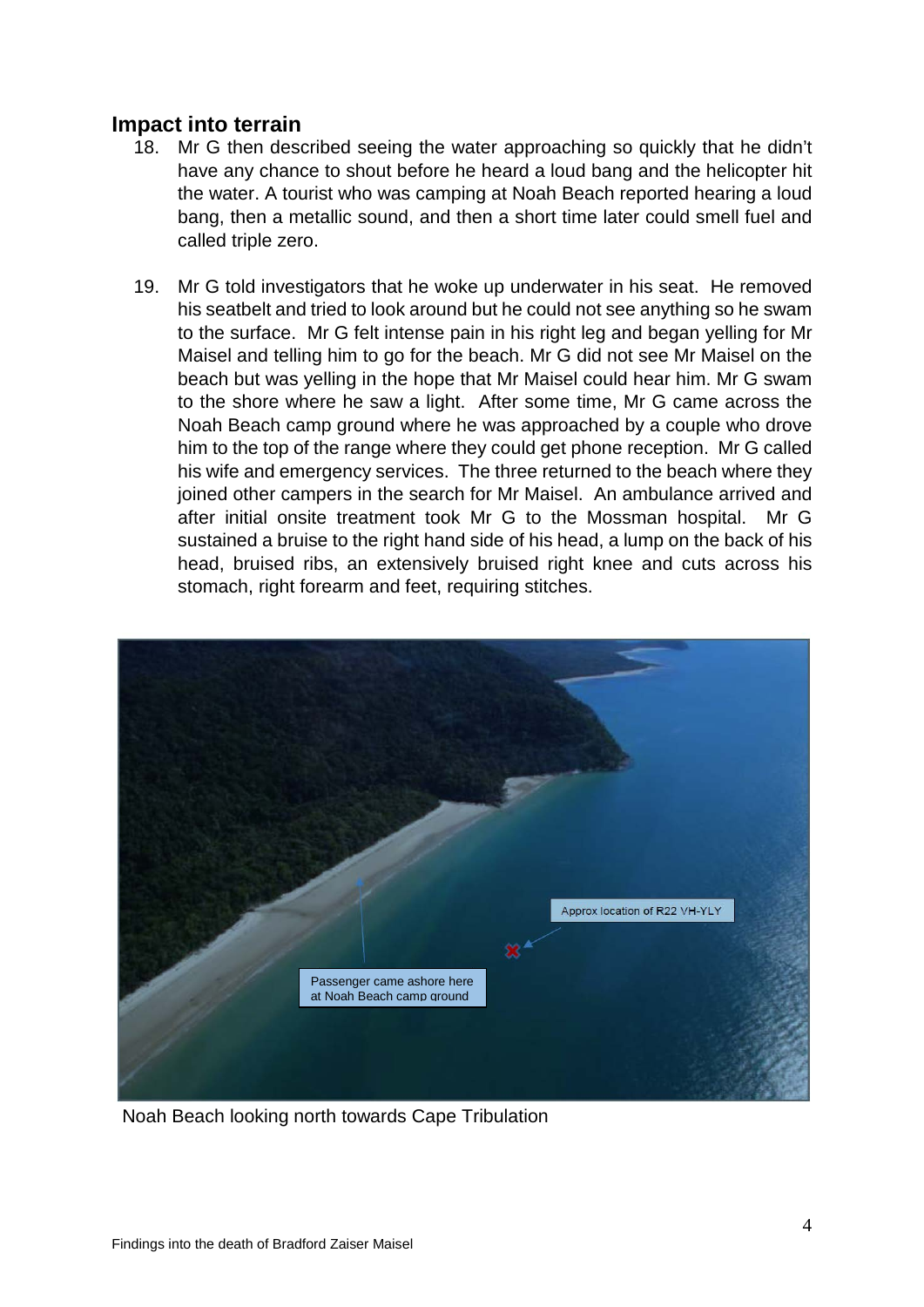# <span id="page-6-0"></span>**Forensic Crash Unit (FCU) report 16 October 2016**

- 20. The Queensland Police Service (QPS) completed a comprehensive report summarised as follows:
- 21. Emergency services commenced the search for Mr Maisel and the helicopter on 8 April 2016. The weather was poor and the sea was murky. This made it impossible to sight the wreckage.
- 22. A number of items including the pilot's seat, the esky and lid, fishing equipment and bottles of water washed up on the beach between Coconut Beach and Noah Beach.
- 23. On 9 April 2016, the QPS water police continued the search and rescue operation. Sonar scanning and clearance divers were onsite and in the afternoon there was sonar contact. Navy divers investigated further and found the wreckage of Mr Maisel's helicopter. The helicopter was extensively damaged to the front underside, mostly to the pilot's side. The seat belt on the pilot's side had detached from the bulkhead even though the seat belt clasp was still intact. The author concluded that because the seat was ejected and the seatbelt still clasped together but detached from the bulk head that Mr Maisel would have been thrown from the wreckage on impact.
- 24. Over the next five days further searches were conducted twice daily on the low tide.
- 25. The wreckage was located but not recovered.
- 26. The investigation identified the following list of contributing factors that would have increased the risk of incident on 7 April 2016:
	- Poor planning and time management by Mr Maisel and Pilot 2
	- The weather on the day
	- The esky modification made to Mr Maisel's helicopter. This would have had an impact upon the weight and balance of the R22 which would impact upon the performance and handling of the machine. It would likely have increased in weight through the day from the catch at various spots
	- Non-compliance with the legislation and regulations.

# <span id="page-6-1"></span>**Australian Transport Safety Bureau (ATSB) report dated 18 December 2017**

27. The function of the ATSB is to improve safety and public confidence in the aviation, marine and rail modes of transport through independent investigation of transport accidents. The object of safety investigation is to identify and reduce safety related risk. It is not a function of the ATSB to apportion blame or determine liability.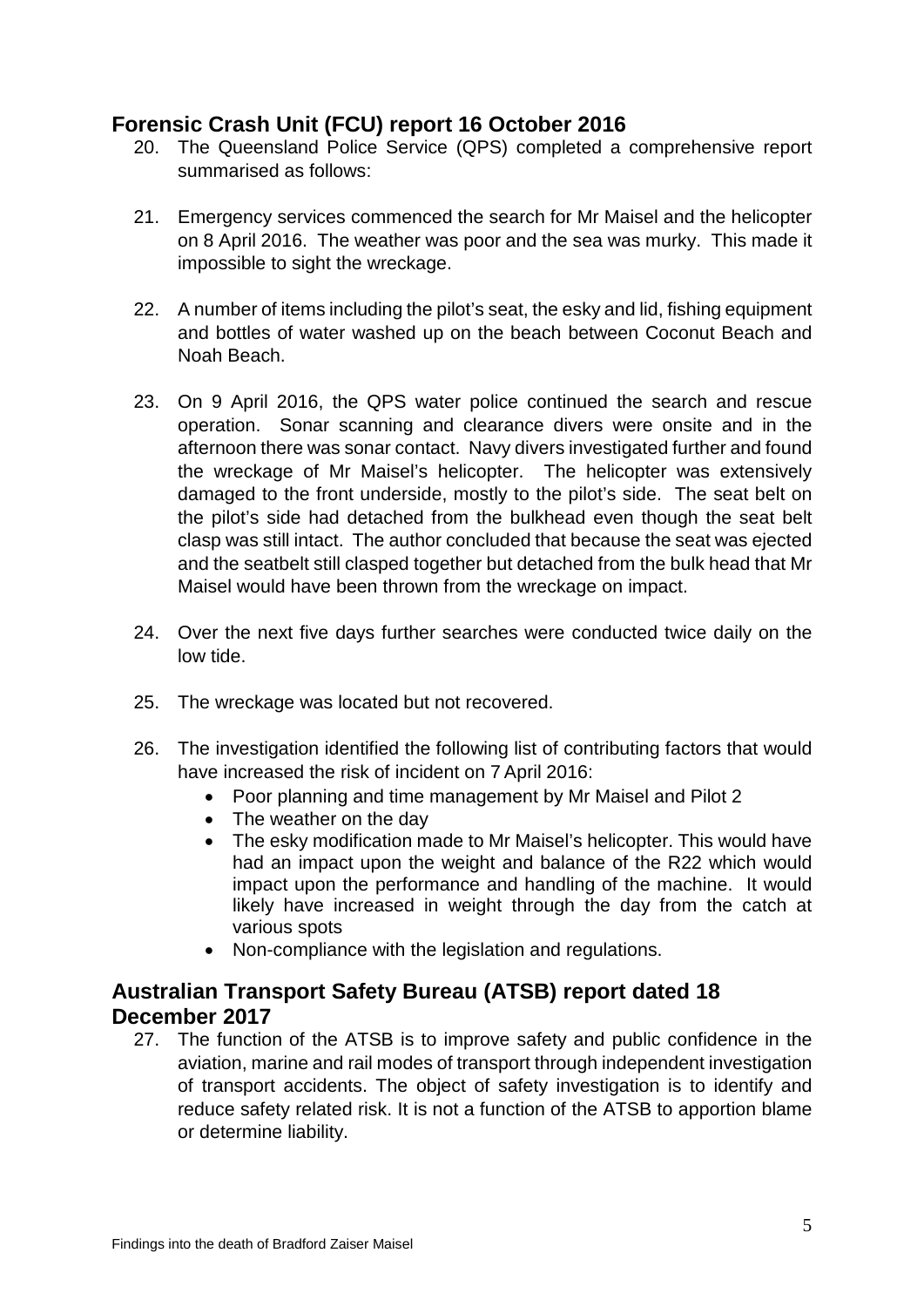- 28. The ATSB carried out a thorough and comprehensive investigation into the helicopter accident. The ATSB concluded that Mr Maisel who was qualified to operate only in day-VFR conditions, departed on a night flight and continued towards the destination in deteriorating visibility until inadvertently allowing the helicopter to descend into water.
- 29. The ATSB noted that the extensive damage to the right side of the helicopter, including the pilot's seat belt fitting found torn from its mount, indicated a significant right-side impact with the water. The main rotor blades and transmission were present and similarly damaged. The tailboom was not identified in the underwater video footage and it likely became detached during the accident sequence. The damage to the helicopter and rotor system was consistent with powered flight into the water.
- 30. Calibration testing of the pitot-static system and altimeter was due in October 2015 and had not been undertaken at the time of the incident. The ATSB report noted that the accuracy of the airspeed indicator, vertical speed indicator and altimeter at that time would not have been certain.
- 31. The ATSB identified a number of factors that, collectively, increased the risk of the incident, being:
	- An unapproved modification (esky/container) attached to a skid
	- Exceedance of weight and balance limitations (estimated to be 35kgs over maximum gross weight limitation and longitudinal and lateral centre of gravity estimated to be outside limits on departure from Cooktown or as fuel was consumed)
	- Non-carriage of life jackets
	- Operational decisions based on incomplete operational information
	- Overdue calibration checks of the helicopter pitot-static system and altimeter.
- 32. The ATSB may use its power to make a formal safety recommendation either during or at the end of an investigation. When safety recommendations are issued, they focus on describing the safety issue of concern, rather than providing instructions or opinions on a preferred method of corrective action. With respect to the circumstances surrounding this accident, no recommendations were made by the ATSB and their report appropriately focused on delivering a relevant safety message to industry.
- 33. The ATSB released a public safety message within the final report which is published on the ATSB website as follows

*To avoid the usually fatal consequence of losing visual reference, day-VFR pilots need to plan to arrive at their destination at least 10 minutes before last light and to have a realistic 'plan B' to use when it becomes apparent that the intended flight cannot be completed in daylight. A further consideration for pilot decision-*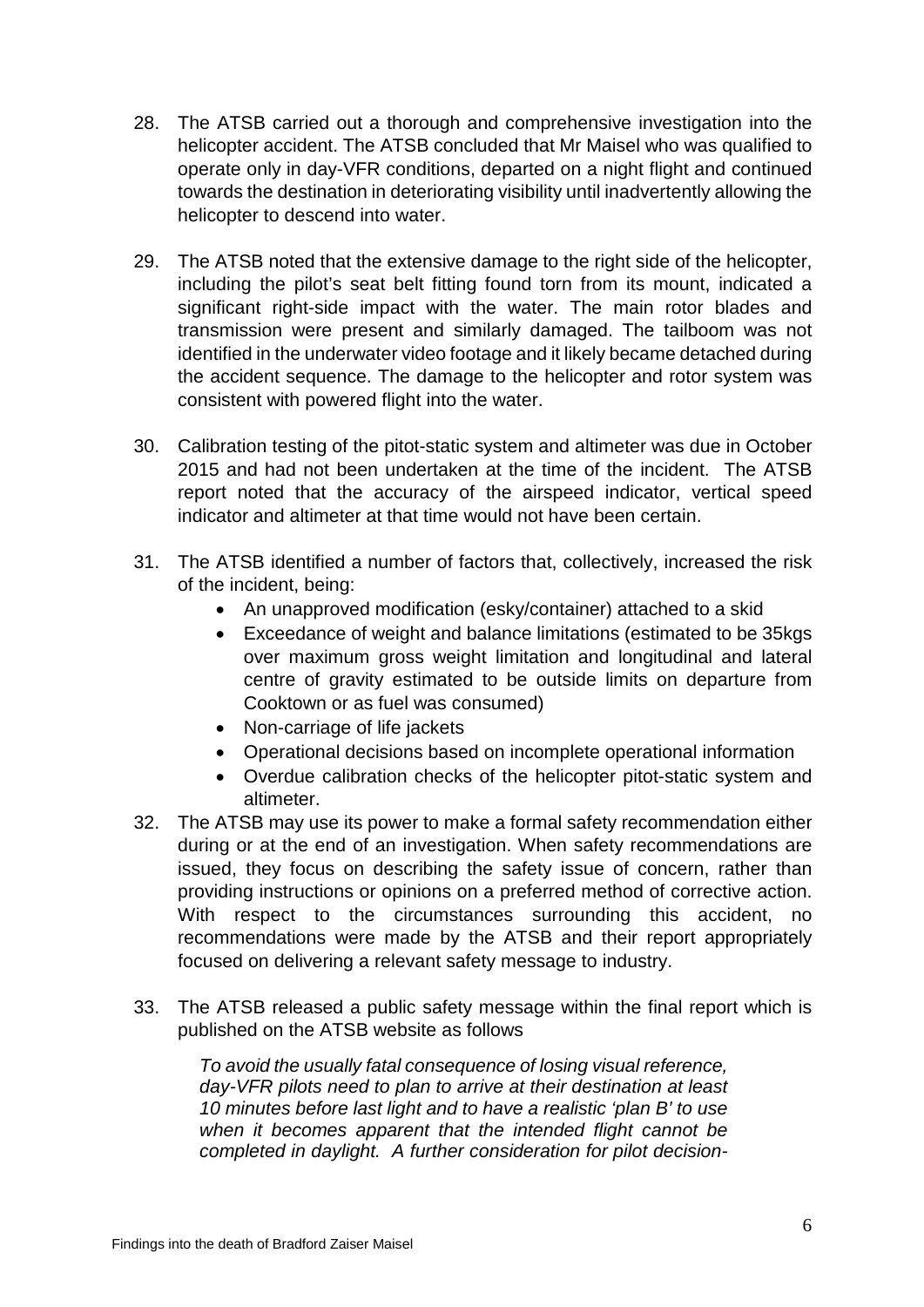*making about flying conditions is the degree to which passengers are also exposed to risk.* 

*Key messages from the ATSB Avoidable Accidents series report No. 7 highlights that some night and some terrain are darker than others, and inadvertently flying into instrument meteorological conditions (IMC) is also harder to avoid at night. Pilots need to*  be mindful of similar messages provided in pilot operating *handbooks that refer to risk associated with loss of visibility and night flight in bad weather.* 

#### <span id="page-8-0"></span>**Conclusions**

- 34. There were no reported or known mechanical or other issues affecting the Robinson R22 registration mark VH-YLY prior to the helicopter colliding into the ocean.
- 35. Separate investigations conducted by the Queensland Police Service Forensic Crash Unit, the Australian Transport Safety Bureau and the Civil Aviation Safety Authority were comprehensive. The circumstances of this event was thoroughly and adequately investigated by each agency.
- 36. The relevant agencies concluded that a combination of factors contributed to the collision including:
	- i. onset of nightfall and resulting loss of visibility in night flight
	- ii. the pilots lack of experience and qualifications to fly at night
	- iii. the helicopter was not equipped to fly at night
	- iv. variable weather conditions
	- v. unapproved modifications to the helicopter by the pilot
	- vi. overload and consequent imbalance affecting the centre of gravity
- 37. I agree with those conclusions.

## <span id="page-8-1"></span>**Findings required by s. 45**

I find that Bradford Zaiser MAISEL is deceased.

- **Identity of the deceased:** Bradford Zaiser MAISEL
- **How the person died:** Bradford Zaiser Maisel was the pilot in command of a Robinson R22 helicopter registration mark VH-YLY and whilst on a recreational fishing trip with friends died as a result of inadvertently flying the helicopter into the ocean, (a controlled flight into terrain, 'CFIT'), in a right skid low attitude, approximately 6kms south of Cape Tribulation and